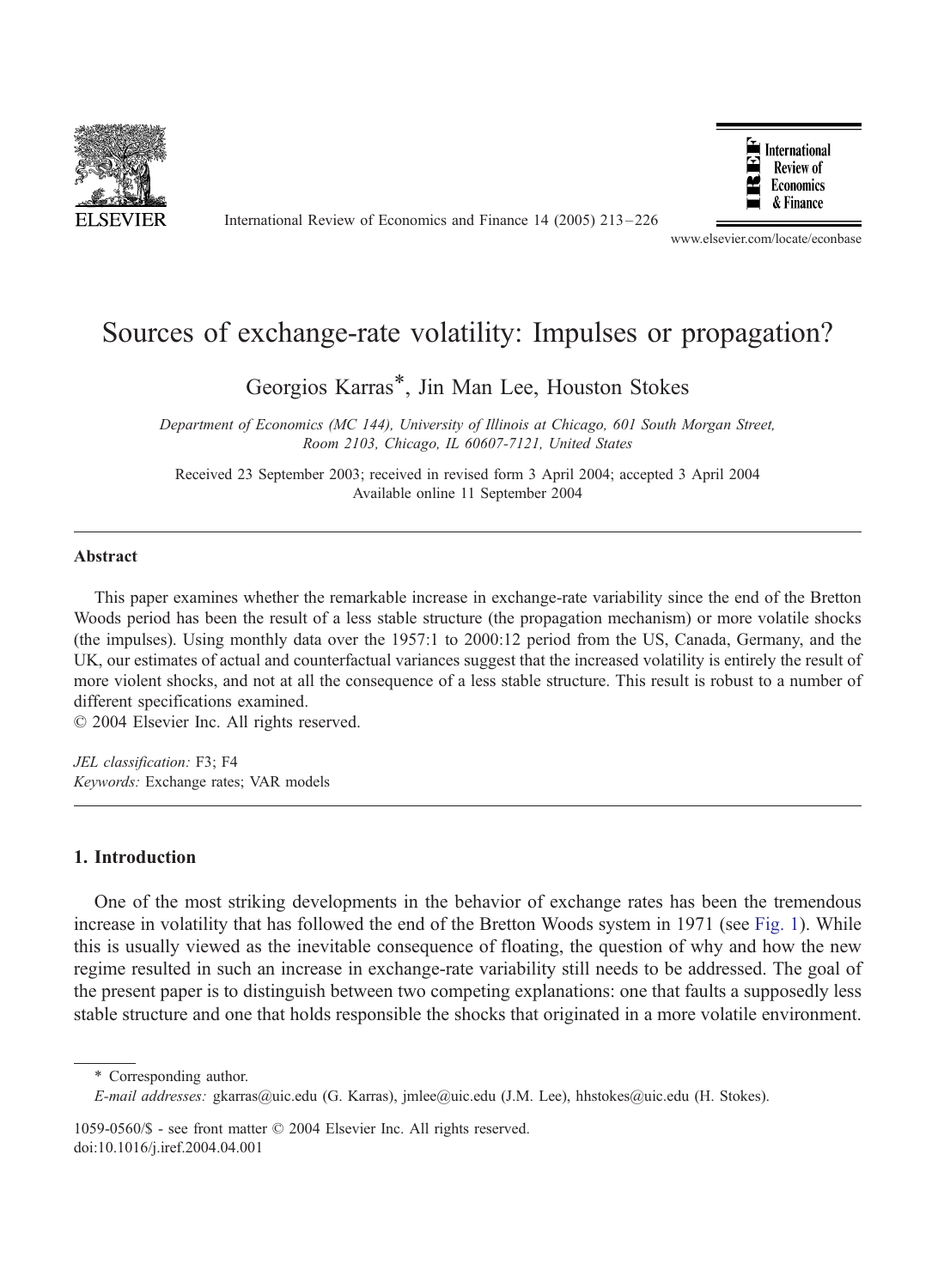<span id="page-1-0"></span>

Exchange-rate variability has been the subject of intense study, but has been usually considered as an exogenous factor, rather than something that itself needs to be explained. Thus, a vast literature has investigated whether the much greater post-Bretton Woods volatility has affected the behavior of key macroeconomic variables using various data sets and econometric methods. Overall, the evidence seems to suggest that there have been no such effects, or that they are too small to measure.<sup>1</sup> For example, [Baxter and Stockman \(1989\)](#page--1-0) find that the exchange-rate regime does not influence the behavior of industrial production, consumption, exports, and imports for a sample of 49 countries. Using a very different methodology, [Gagnon \(1993\)](#page--1-0) similarly reports that exchange-rate variability has an insignificant effect on the level of trade. More recently, perhaps because of the consensus view summarized above and the arrival of the euro, the focus has shifted on the economic effects of currency unions and dollarization (real and prospective). This literature is also growing very rapidly, but the consensus so far is that monetary integration has sizable trade effects. For example, [Rose \(2000\)](#page--1-0) and [Tenreyro and Barro \(2003\)](#page--1-0) are among the studies that conclude that a common currency enhances trade between economies.

While the effects of different exchange-rate regimes on the economy are of great interest and will doubtless continue to be investigated, the present paper looks at exchange-rate variability from a different perspective. Instead of examining the consequences of exchange-rate volatility, our goal is to shed light on its causes. In particular, using an innovative technique recently employed by [Stock and](#page--1-0) Watson (2002) in their study of business-cycle volatility, we will try to ascertain whether post-Bretton Woods variability in exchange rates has been the result of a less stable structure (the propagation mechanism) or more violent shocks (the impulses). Using monthly data from the US, Canada, Germany,

<sup>&</sup>lt;sup>1</sup> [IMF \(1984\)](#page--1-0) summarizes some of the early evidence. <sup>2</sup> Edwards and Currency unions on growth, volatility, and <sup>2</sup> [Edwards and Magendzo \(2003\)](#page--1-0) extend the analysis by looking at the effects of dollarization and currency inflation.